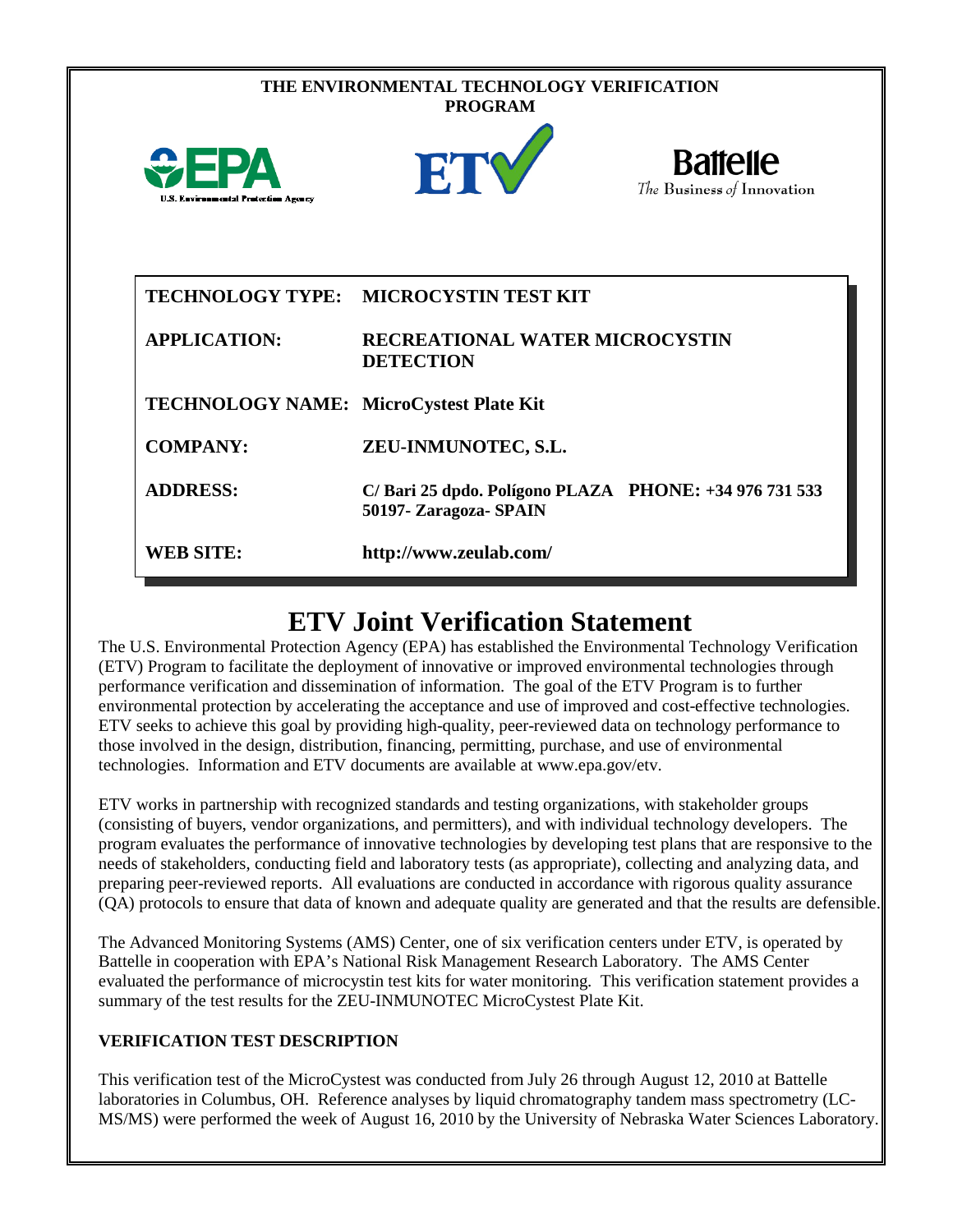The objective of this verification test was to evaluate the microcystin test kit performance in analyzing known concentrations of microcystin in ASTM International Type II deionized (DI) water and in natural recreational water (RW) samples. The technology was used to analyze a variety of water samples for the variants microcystin-LR, microcystin-LA, and microcystin-RR. Because the technology cannot specify between the more than 80 microcystin variants, the samples prepared for this test were spiked with three individual variants. The MicroCystest provided a quantitative determination of microcystins and was evaluated in terms of:

- Accuracy comparison of test kit results (samples prepared in DI) to results from a reference method;
- Precision repeatability of test kit results from three sample replicates analyzed in DI water, matrix interference, and RW samples;
- Linearity determination of whether or not the test kit response increases in direct proportion to the known concentration of microcystin;
- Method detection limit the lowest quantity of toxin that can be distinguished from the absence of that toxin (a blank value) at a 95% confidence level;
- Inter-kit lot reproducibility determination of whether or not the test kit response is significantly different between two different lots of calibration standards within the kits;
- Matrix interference evaluation of the effect of natural recreational water matrices and chlorophyll-*a* on the results of the test kits; and
- Operational and sustainability factors such as general operation, data acquisition, setup, and consumables.

Each microcystin test kit was operated according to the vendor's instructions by a vendor-trained Battelle technician. Samples and calibration standards were analyzed in duplicate and positive and negative controls were analyzed at the vendor-specified frequency. The ability of the MicroCystest to determine the concentration of microcystin was challenged using quality control (QC) samples, performance test (PT) samples and RW samples. QC, PT, and RW samples were prepared by Battelle technical staff the day before testing began. The test samples were prepared in glass volumetric flasks and stored in amber glass vials at  $4^{\circ}C \pm 3^{\circ}C$  until use. The reference samples that were prepared from the test solutions were stored in amber glass bottles at  $<$  -10 °C. Replicate samples for the test kits were taken from the same sample bottle. The QC, PT, and RW samples were prepared blindly for the operator by coding the sample labels to ensure the results were not influenced by the operator's knowledge of the sample concentration and variant.

Unlike many contaminants, certified microcystin standards are not commercially available. In planning this verification test, multiple sources of standards were investigated. With agreement from the stakeholders, all vendors and the EPA project officer, the standards used for this verification were purchased from reputable sources (LR and RR from Canadian National Research Council and LA from Abraxis), based on a Performance Evaluation Audit, and used for both the testing solutions and the reference method calibration.

QA oversight of verification testing was provided by Battelle and EPA. Battelle QA staff conducted technical systems audits of the both the laboratory and field testing, and Battelle QA staff conducted a data quality audit of at least 10% of the test data. This verification statement, the full report on which it is based, and the test/QA plan for this verification test are available at www.epa.gov/etv/centers/center1.html.

## **TECHNOLOGY DESCRIPTION**

The following is a description of the MicroCystest, based on information provided by the vendor. The information provided below was not verified in this test.

MicroCystest is a toxicity test based on a protein phosphatase inhibition assay (PPIA), designed to detect and quantify microcystins in water. The toxicity of microcystins is associated with the inhibition of protein phosphatases (PP) 1 and 2A in the liver cells. MicroCystest is therefore able to detect the potential toxicity caused by microcystins, as the kit measures the activity of the PP2A enzyme in samples potentially contaminated with these toxins. PP2A is capable of hydrolysing a chromogenic substrate like pNPP (p-nitrophenylphospate) to pNP (p-nitrophenol), which can be detected at 405 nm. Samples containing microcystins will inhibit the enzyme proportionally to the amount of toxin contained in the sample. The test quantifies the toxicity of all microcystins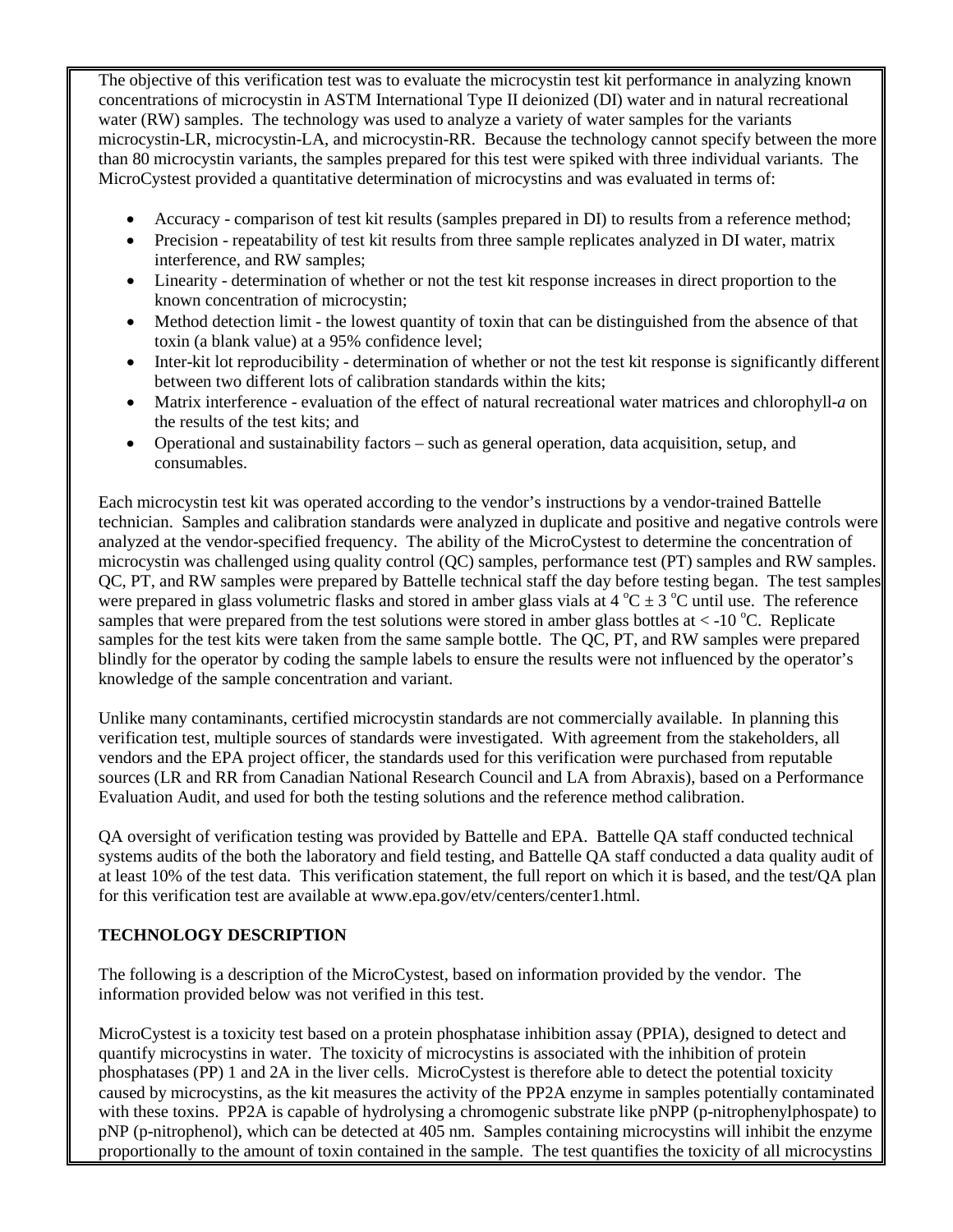present in the sample (more than 80 microcystins have been described to date) and compares toxin concentration to acceptable levels. The final concentration of microcystins can be calculated using a standard curve obtained from the standards included in the kit, expressed as µg/L of microcystin-LR.

The MicroCystest kit allows for both dissolved and intracellular microcystin. To summarize, direct analysis of water (filtered or unfiltered) measures dissolved microcystins. Then the filtered cellular residue is treated with methanol, trifluoroacetic acid (TFA), and Tween 20™ and centrifuged. The resulting solution is diluted and analyzed to measure the intracellular microcystin and combined with the dissolved microcystin to determine the total microcystins. The kit includes ready-to-use standards and all reagents needed in the assay. A spectrophotometer with 405 nm filter is required for results interpretation.

The kit offers a great flexibility, as a maximum of 44 samples can be run with one 96-well kit; however if 11 or fewer samples are required, each kit can be split a maximum of four times, because four individual vials of phosphatase are provided. Each sample and standard is tested in duplicate and a standard curve must be analyzed in every run.

#### **VERIFICATION RESULTS**

The verification of the Zeu MicroCystest is summarized by the parameters described in Table 1.

| <b>Verification Parameters</b>       | <b>LR</b>                     | LA                            | <b>RR</b>                      |  |
|--------------------------------------|-------------------------------|-------------------------------|--------------------------------|--|
| Accuracy (ppb, range of %D (mean%))* |                               |                               |                                |  |
| 0.10                                 | 230% and 280%<br>$(230\%)$    |                               |                                |  |
| 0.50                                 | 20% - 55%<br>$(41\%)$         | 43% - 58%<br>$(50\%)$         | $17\% - 110\%$ (61%)           |  |
| 1.0                                  | $85\% - 110\%$<br>$(100\%)$   | $97\% - 110\%$ (100%)         | $200\% - 220\% (210\%)$        |  |
| 2.0                                  | 35% - 48%<br>(43%)            | 47% - 54%<br>$(50\%)$         | $24\% - 36\%$<br>(32%)         |  |
| 4.0                                  |                               |                               | $-27\%$ to $-24\%$<br>$(-26%)$ |  |
| Precision (range of %RSD)            | $1\% - 13\%$                  | $1\% - 10\%$                  | $1\% - 27\%$                   |  |
| $(\mathbf{mean})$                    | (5%)                          | $(4\%)$                       | (7%)                           |  |
| <b>Precision (RW samples (mean))</b> | 1\% to 6\% $(4\%)$            |                               |                                |  |
| Linearity $(y=)^*$                   | $1.4x + 0.23$<br>$r^2 = 0.95$ | $1.4x + 0.21$<br>$r^2 = 0.95$ | $0.48x + 1.0$<br>$r^2 = 0.63$  |  |
| <b>Method Detection Limit (ppb)</b>  | 0.24                          | 0.17                          | 0.61                           |  |

#### **Table 1. Zeu MicroCystest Performance Summary**

*Inter-kit lot reproducibility.* Calibration standards from two different lots were measured and all of the RPDs except one were less than 9% with the highest RPD value at 25%.

*Matrix Interference.* Matrix interference effects were assessed by using a t-test to compare results from samples made by spiking undiluted and diluted interference matrices with the PT sample results at 2 ppb spiked concentration. Across both the chlorophyll-*a* and RW results, none of the 18 comparisons were determined to be statistically different. Therefore, the interferences tested during this verification did not affect the performance of the MicroCystest.

*Recreational Water (RW).* In general, samples determined to have higher total concentrations by the MicroCystest had higher total concentrations as determined by the reference method. All of the MicroCystest total microcystin results were greater than the reference method results, which was consistent with the likelihood that all of the microcystins were not being measured by the reference method because it measured only three variants. However, the results of the MicroCystest were usually within a factor of three or four of the reference method, indicating that the LR, LA, and RR variants constitute a considerable proportion of the microcystins